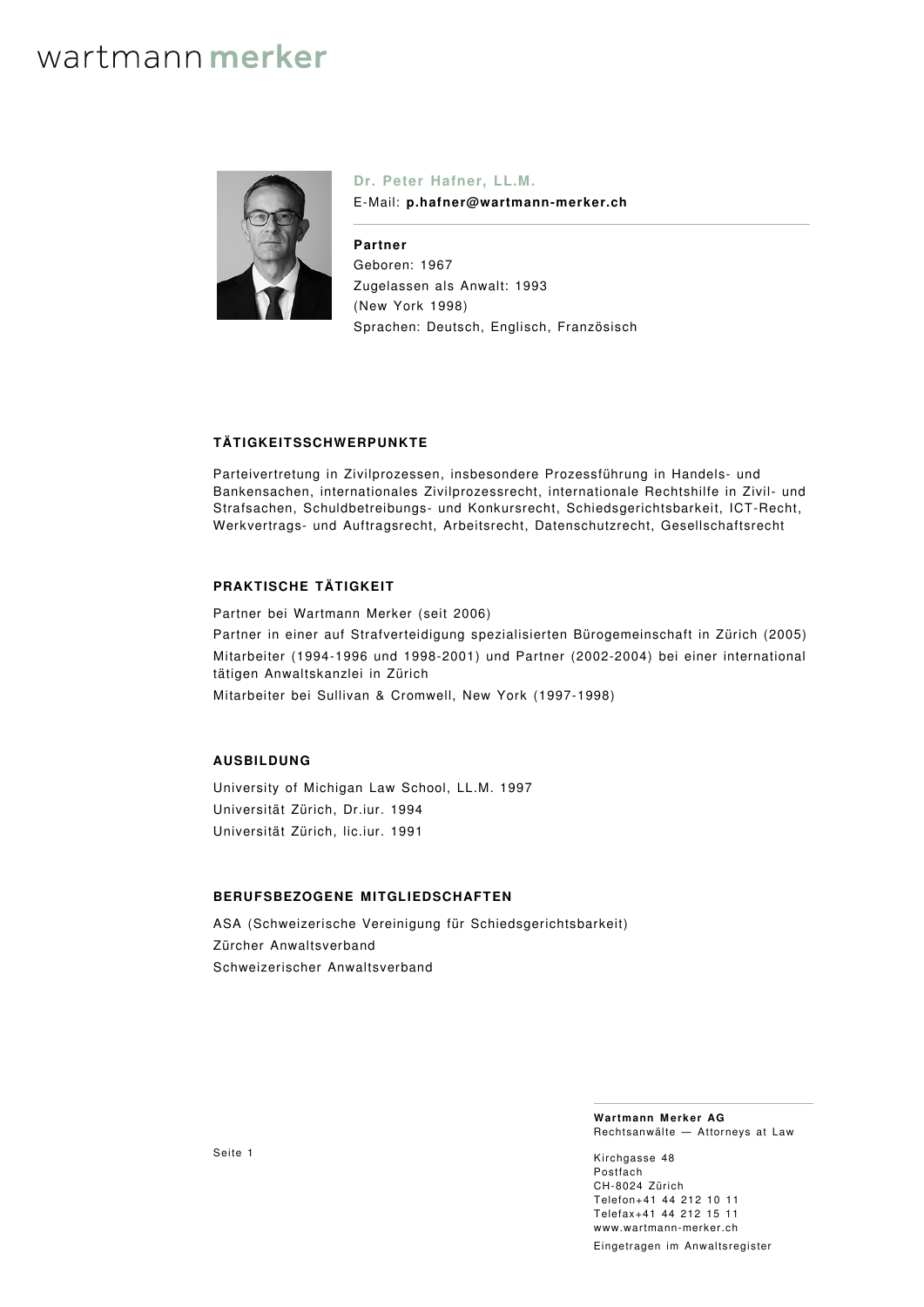## wartmann merker

#### **RECOGNITIONS**

Wartmann Merker is recognized by [Chambers Global 2022](https://chambers.com/law-firm/wartmann-merker-global-2:201034) and [Chambers Europe 2022](https://chambers.com/law-firm/wartmann-merker-europe-7:201034) as a leading Swiss law firm (Switzerland: Litigation).

Peter Hafner is ranked by Chambers Global 2022 and Chambers Europe 2022 in the category Litigation - Switzerland: "Peter Hafner is , highly skilled', according to clients and frequently assists with financial post-M&A disputes. He acts for an impressive roster of domestic and international banking clients."

Peter Hafer is recognized by [Who's Who Legal 2021](https://whoswholegal.com/peter-hafner) as Thought Leader: "Peter Hafner is widely recognised in the Swiss market as a leading figure in banking, contract and private client dispute resolution."

Peter Hafner is recommended by Legal 500 EMEA 2021 Edition in the practice area Litigation. Legal 500 says that Peter Hafner is an exceptional lawyer and top litigator with "immense experience in banking litigation".

Who's Who Legal 2020 recommends Peter Hafner as Global Leader and National Leader Switzerland in Litigation. Who's Who says "Peter Hafner comes highly recommended thanks to his expert handling of a range of commercial disputes, from banking and insolvency to employment."

Peter Hafner is individually recognized by Chambers to «respresent banks and private clients in criminal litigation and financial disputes. Clients appreciate that he is able to ‹find creative solutions and deliver in time, and is really committed ›» (Chambers Global 2020).

According to clients, his «knowledge and experience result in a very realistic assessment of the legal position» (Chambers Global 2019).

Peter «has a strong focus on litigation within the financial services sector, assisting with criminal proceedings and disputes relating to banking software systems and further expertise in bankruptcy and insolvency matters» (Chambers Global 2018).

He is «a well-regarded litigator acting on bankruptcy, employment and general commercial mandates» (Chambers Europe 2017).

Clients say: «He's an extremely good lawyer and strong on the tactical side» (Chambers Global 2016).

Peter Hafner is a «prominent litigator, winning impressive plaudits from clients. ‹He has the essential qualities of a strong litigator. He stays calm, focused on the facts and is a successful negotiator› they report» (Chambers Global 2015).

«Peter Hafner's ‹impeccable› handling of cases is praised by market sources, who highlight his analytical mind and meticulous approach. Hafner is noted in particular for representing clients in media, employment and criminal-related disputes» (Chambers Europe 2014).

[Who's Who Legal, WWL Litigation 2019](http://whoswholegal.com/profiles/68926/0/hafner/peter-hafner/) says: «Peter Hafner is a first-rate commercial litigator whose practice runs the gamut of contentious proceedings, from banking to

> **Wartmann Merker AG** Rechtsanwälte — Attorneys at Law

Kirchgasse 48 Postfach CH‑8024 Zürich Telefon+41 44 212 10 11 Telefax+41 44 212 15 11 [www.wartmann-merker.ch](https://www.wartmann-merker.ch) Eingetragen im Anwaltsregister

Seite 2